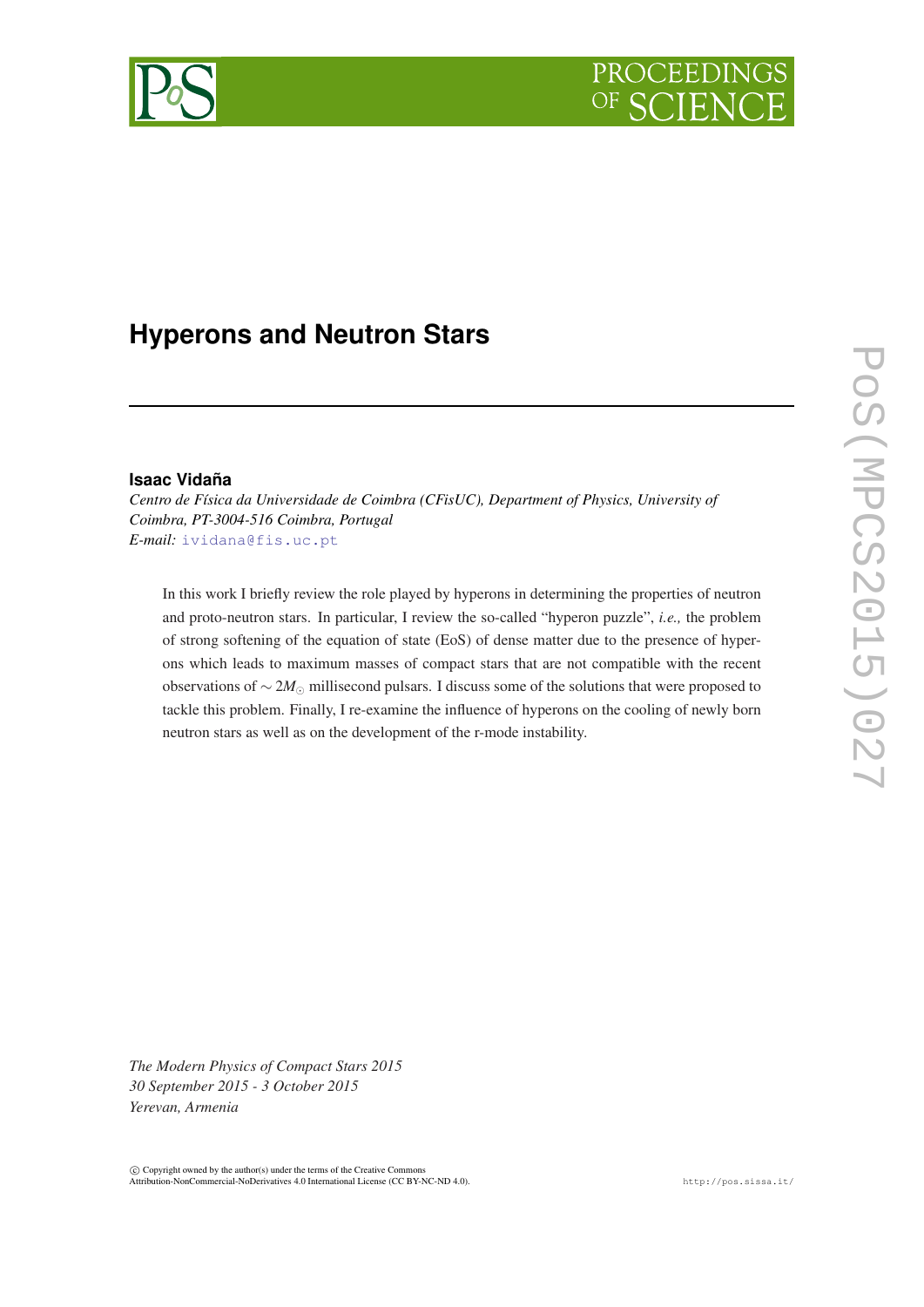# 1. Introduction

Neutron stars are born in the gravitational collapse of massive stars during a Type-II, Ib or Ic supernova event. Their masses are typically of the order of  $1 - 2M_{\odot}$ , where  $M_{\odot} \simeq 2 \times 10^{33}$ g is the mass of the Sun, and their radii are within the range  $10-12$  km. With central densities in the range of 4 $-$ 8 times the normal nuclear matter saturation density,  $\varepsilon_0$   $\sim$  2.7  $\times$   $10^{14}$  g/cm $^3$  ( $\rho_0$   $\sim$   $0.16$ fm<sup>-3</sup>), neutron stars are most likely among the densest objects in the Universe [[1](#page-9-0)]. These objects are excellent laboratories to test our present understanding of the theory of strongly interacting matter under extreme conditions. They offer an interesting interplay between nuclear physics of dense matter and astrophysical observations in a borad spectrum of electromagnetic waves.

The conditions under which matter exists inside neutron stars are very different from those one can find in laboratories on Earth. Therefore, a good theoretical knowledge of the equation of state (EoS) of dense matter is required to understand the properties of these objects. Up to date one of the interesting open questions is the state of the matter in the interiors of neutron stars. Traditionally the core of neutron stars has been modeled as a uniform fluid of neutron-rich nuclear matter in equilibrium with respect to the weak interactions ( $\beta$ -stable matter). However, due to the large value of the density, new hadronic degrees of freedom are expected to appear in addition to nucleons. Hyperons, baryons with a strangeness content, are an example of these new degrees of freedom. Contrary to terrestrial conditions, where hyperons are unstable and decay into nucleons through weak interactions, matter in neutron stars maintains the weak equilibrium between the decays and their inverse capture processes. Hyperons may appear in the inner cores of neutron stars at densities around  $(2-3) \times \rho_0$ . Their onset leads to a softening of the high-density domain of the EoS and consequently to a reduction of the maximum mass of the stellar sequences constructed from such EoS.

Hyperons can strongly influence not only the masses and radii of neutron stars, but also their thermal evolution and gravitational instabilities. These aspects of neutron star physics are very sensitive to their composition, and therefore to the hyperonic content of neutron star interiors. The cooling of neutron stars is affected by the presence of hyperons because they modify neutrino emissivity of dense matter and allow for fast cooling mechanisms. Furthermore, the emission of gravitational waves in hot and rapidly rotating neutron stars due to the so-called r-mode instability is affected by hyperons, because hyperons dominate the bulk viscosity of matter as soon as they appear in the neutron star interior.

The remainder of this review is organized as follows. In Sec. 2 I discuss in some detail the hyperon puzzle and a variety of possible solutions proposed during the recent years. Section [3](#page-5-0) is devoted to the cooling of hyperonic stars, where I discuss the role played by hyperons in determining the emissivity of newly born neutron stars. In Sec. [4](#page-6-0) I discuss the physics of damping of r-mode instability and the contribution of hyperons to this damping. I close this review with a summary in Sec. [5](#page-8-0)

# 2. The hyperon puzzle

The presence of hyperon in neutron stars was considered for the first time in the pioneering work of Ambartsumyan and Saakyan in 1960 [\[2\]](#page-9-0). Since then, their effects on the properties of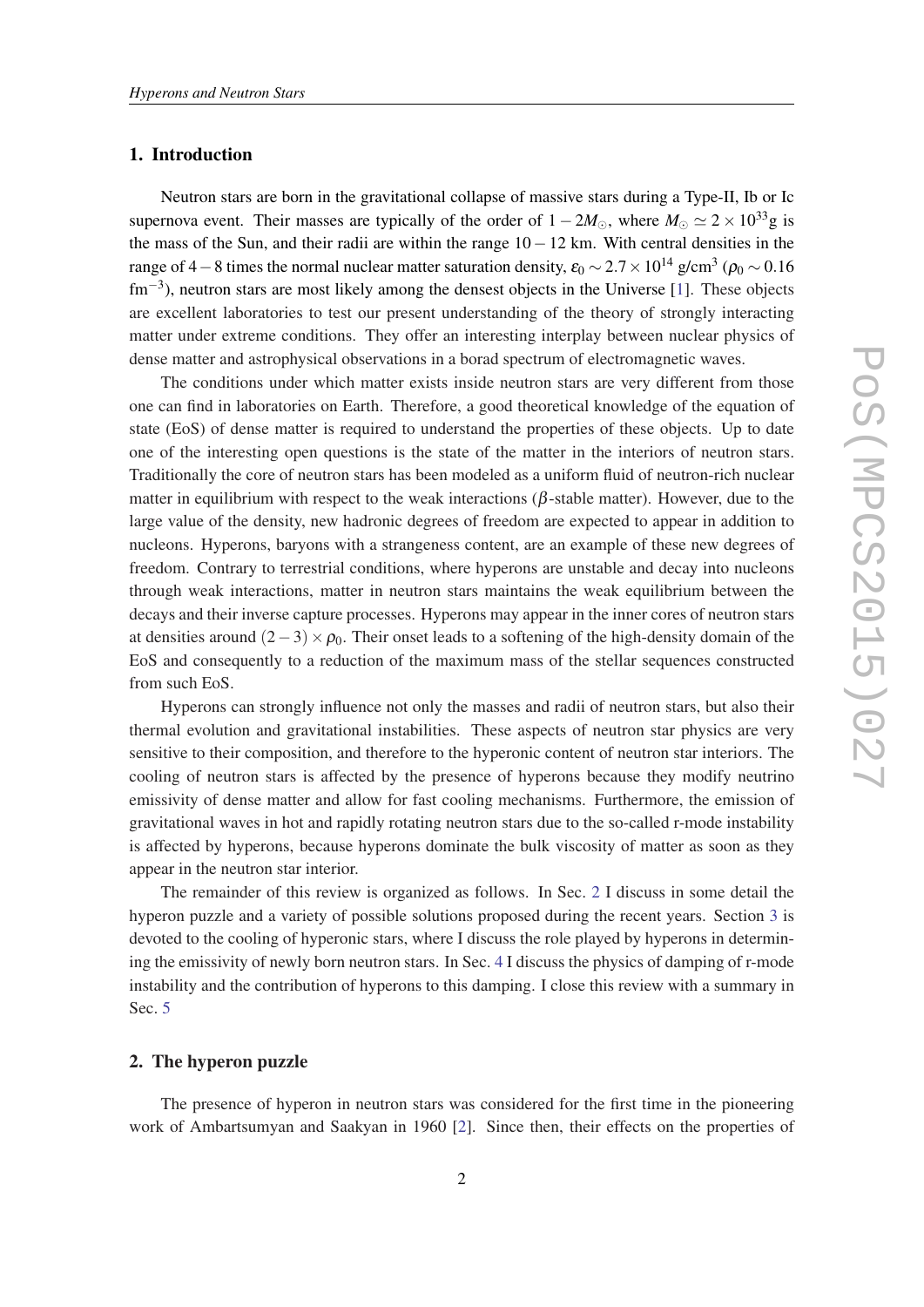

Figure 1: Illustration of the effect of the presence of hyperons on the EoS (panel (a)) and mass of a neutron star (panel (b)). A generic model with (black solid line) and without (red dashed line) hyperons has been considered. The horizontal line shows the observational mass of the Hulse–Taylor [[14\]](#page-9-0) pulsar.

these objects have been studied by many authors using either phenomenological [\[3,](#page-9-0) [4](#page-9-0)] or microscopic [[5](#page-9-0), [6](#page-9-0), [7](#page-9-0), [8,](#page-9-0) [9\]](#page-9-0) approaches to the EoS of neutron star matter. Phenomenological approaches, either relativistic or non-relativistic, are based on effective density-dependent interactions which typically contain a certain number of parameters adjusted to reproduce nuclear and hypernuclear observables, and neutron star properties. Relativistic mean field (RMF) models [[3](#page-9-0)] and models based on the Skyrme-type interactions [\[4\]](#page-9-0) are among the most commonly used ones. Microscopic approaches, on the other hand, are based on realistic two-body baryon-baryon interactions that describe the scattering data in free space. These realistic interactions have been mainly constructed within the framework of a meson-exchange theory [[10,](#page-9-0) [11](#page-9-0)], although recently a new approach based on chiral perturbation theory has emerged as a powerful tool [[12\]](#page-9-0). In order to obtain the EoS one has to solve then a very complicated many-body problem [\[13](#page-9-0)]. A great difficulty of this problem lies in the treatment of the repulsive core, which dominates the short-range behavior of the interaction. Although many different microscopic many-body methods have been extensively used to study nuclear matter, very few of these have been extended to hypernuclear sector. To my knowledge, these many-body methods include the Brueckner–Hartree–Fock (BHF) approximation [[5](#page-9-0)] of the Brueckner–Bethe–Goldstone theory, the Hartree–Fock theory based on the soft *Vlow k* interactions [[6](#page-9-0)] and the Dirac–Brueckner–Hartree–Fock theory [\[7,](#page-9-0) [8\]](#page-9-0). Very recently the Auxiliary Field Diffusion Monte Carlo method [\[9](#page-9-0)] was also extended to the hyperonic sector.

All these approaches agree that hyperons may appear in the inner core of neutron stars at densities around  $\sim$  (2 – 3)  $\times$   $\rho_0$ . At such densities, the neutron chemical potential is large enough to make the conversion of a neutron into hyperon energetically favorable. This conversion relieves the Fermi pressure exerted by nucleons and makes the EoS softer, which is illustrated in panel (a) of Fig. 1 for a generic model with (black solid line) and without (red dashed line) hyperons. As a consequence (see panel (b)) the masses of the stars with central densities beyond the onset density of the hyperons are lower and the maximum mass of hyperonic stars is substantially reduced. In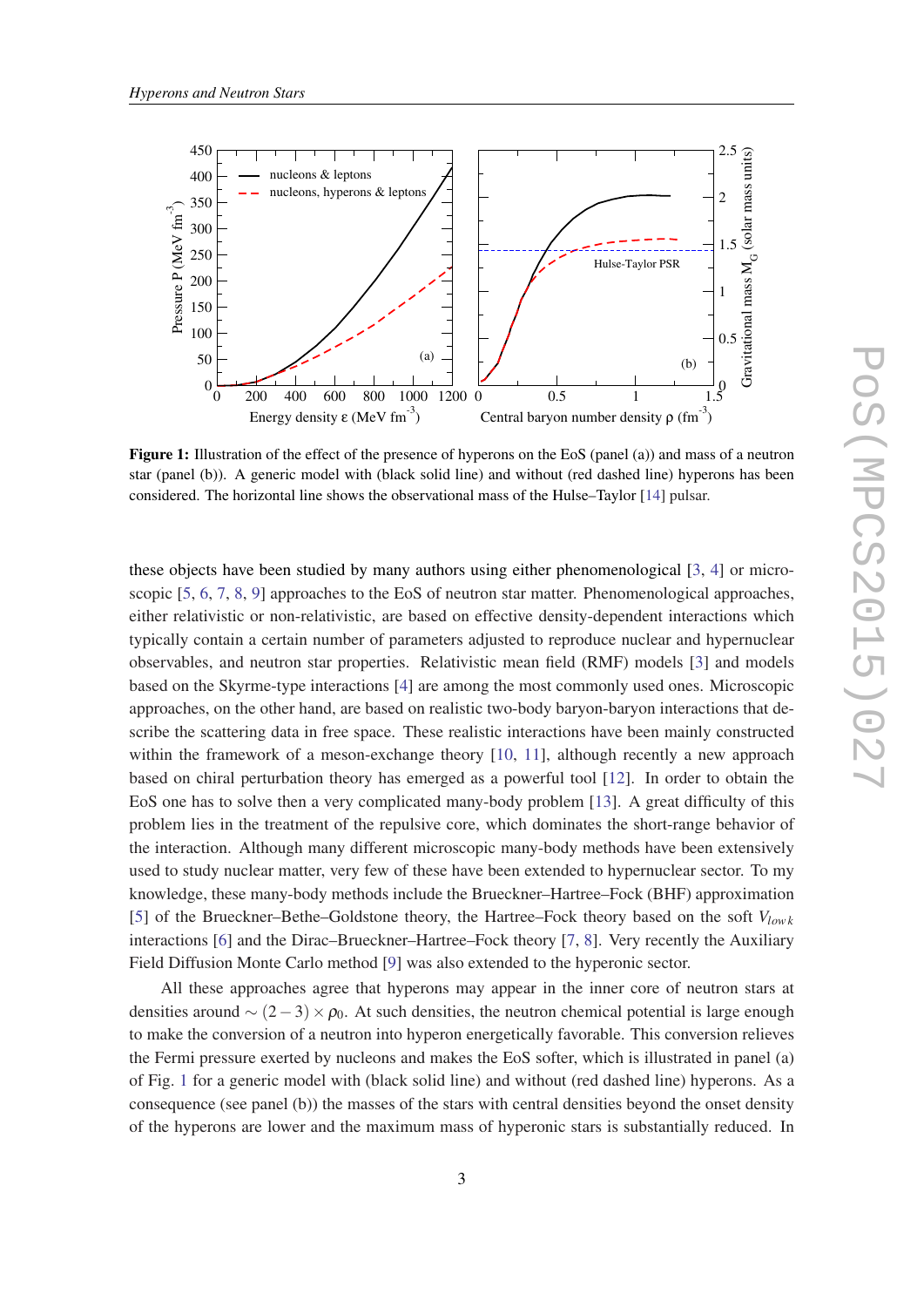microscopic calculations (see *e.g.,* Refs. [\[5,](#page-9-0) [6](#page-9-0)]), the reduction of the maximum mass can be even below the "canonical" one of  $1.4 - 1.5M_{\odot}$  [\[14](#page-9-0)]. This is not the case, however, in phenomenological calculations which find maximum masses compatible with the canonical value above. In fact, most relativistic models including hyperons predict maximum masses in the range  $1.4 - 1.8M_{\odot}$  [[3](#page-9-0)].

Although the presence of hyperons in neutron stars seems to be energetically unavoidable, the strong softening of the EoS associated with the onset of hyperons (notably in microscopic models) leads to maximum masses not compatible with observations. This controversy is known as hyperon (or hyperonization) puzzle, which is a subject of current intensive research. The discrepancy between the theory and observations became more dramatic after the recent measurements of unusually high masses of the millisecond pulsars PSR J1903+0327 (1.667  $\pm$  0.021) [[15\]](#page-10-0), PSR J1614-2230 (1.97  $\pm$  0.04 $M_{\odot}$ ) [[16\]](#page-10-0), and PSR J0348+0432 (2.01  $\pm$  0.04 $M_{\odot}$ ) [\[17](#page-10-0)] which rule out almost all currently proposed EoS with hyperons (both microscopic and phenomenological).

To solve this problem a mechanism is needed that could provide the additional repulsion that makes the EoS stiffer and, therefore, the maximum mass compatible with the current observational limits. Three different mechanisms that could provide such additional repulsion have been proposed: (i) more repulsive hyperon-hyperon interactions in relativistic density functional methods driven by either repulsive vector mesons exchanges [[18](#page-10-0), [19,](#page-10-0) [20](#page-10-0), [21\]](#page-10-0) or less-attractive scalar  $\sigma$  meson exchange [[22](#page-10-0)] (ii) repulsive hyperonic three-body forces [[23,](#page-10-0) [24](#page-10-0), [25](#page-10-0), [26\]](#page-10-0) and (iii) phase transition to deconfined quark matter at densities below the hyperon threshold [\[30](#page-10-0), [31,](#page-10-0) [32,](#page-10-0) [33](#page-10-0), [34\]](#page-10-0). The remainder of this Section contains a discussion of each of these solutions which is followed by a comment on the possible roles played by the  $\Delta$  isobar and kaon condensation in neutron stars.

#### 2.1 Hyperon-hyperon repulsion

This solution, which has been mainly explored in the context of RMF models (see *e.g.,* Refs. [[18,](#page-10-0) [19](#page-10-0), [20,](#page-10-0) [21](#page-10-0), [22\]](#page-10-0)), replies on the well-known fact that in meson-exchange models of nuclear forces vector mesons generate repulsion at short distances while  $\sigma$ -meson is responsible for intermediate range attraction. If the interaction of hyperons with vector mesons is repulsive enough or the attraction driven by  $\sigma$ -meson is weak enough the EoS could be sufficiently stiff to explain the current pulsar mass observations. The modifications of the strength of meson exchanges must be consistent with the hypernuclear data which requires, at least, the ΛN interaction to be attractive and suitable tuned to the hypernuclear data [[35\]](#page-10-0). Such tuning is not required if the repulsive vector meson interactions acts only among the hyperons through the exchange of the strange  $\phi$  vector meson (which couples only to hyperons). In this way, the onset of hyperons is shifted to higher densities and neutron stars with maximum masses larger than  $2M_{\odot}$  and a significant hyperon fraction can be successfully obtained. However, it is also possible to tune the interactions of non-strange mesons to accommodate the hypernuclear data and astrophysical constraints on maximum masses of neutron stars in the framework of relativistic density functional theories (for such an approach see *e.g.* Ref. [[22\]](#page-10-0)). For more details the interested reader is referred to the original recent work quoted above.

### 2.2 Hyperonic three-body forces

It is well known that the three-nucleon forces in the nuclear Hamiltonian are fundamental ingredients that are needed to reproduce properly the properties of few-nucleon systems as well as the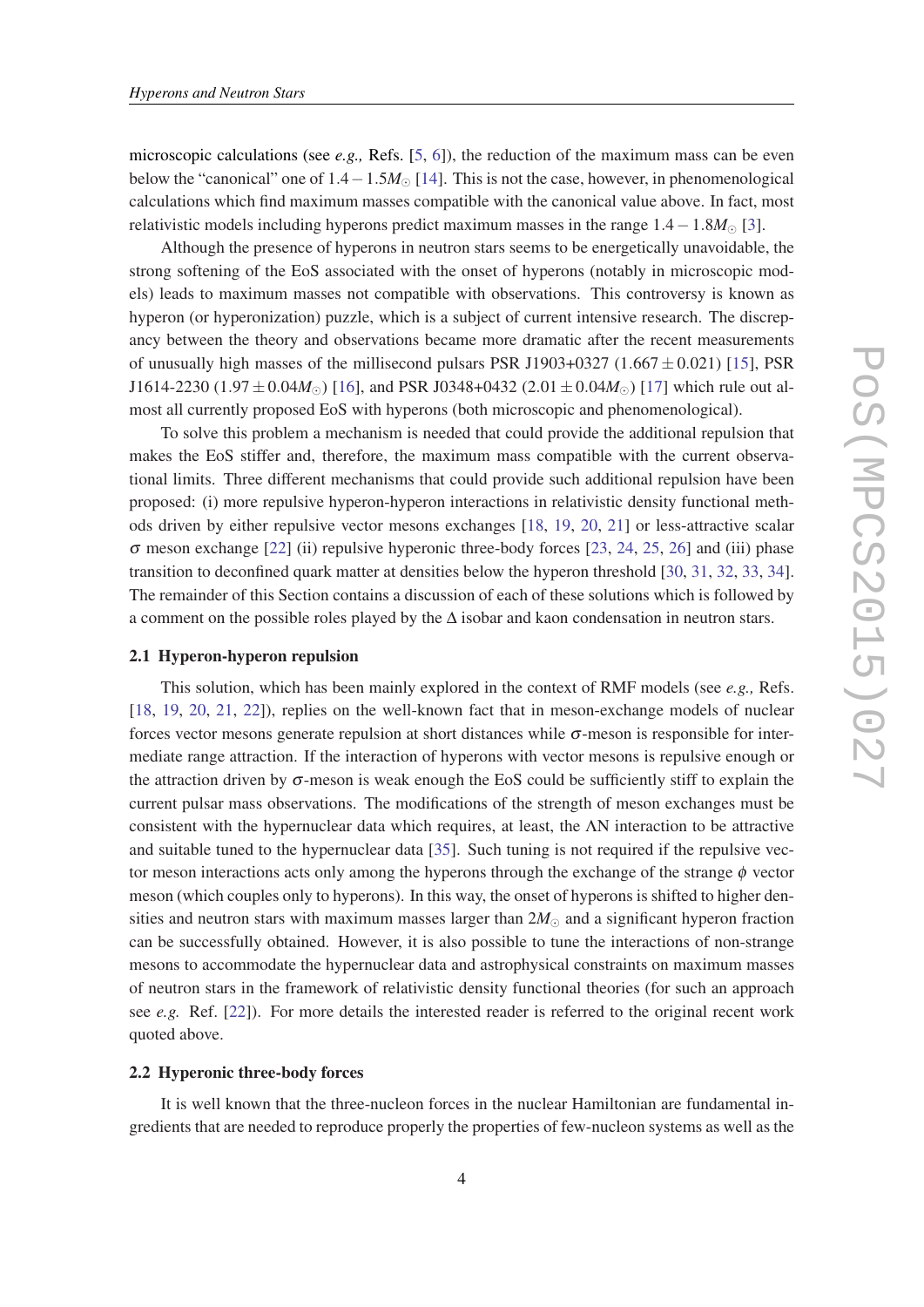empirical saturation point of symmetric nuclear matter in non-relativistic many-body approaches. Therefore, it seems natural to suggest that three-body forces involving one or more hyperons (*i.e.,* NNY, NYY and YYY) could provide additional repulsion (already established in the case of threenucleon forces) that can solve the hyperon puzzle. Indeed if three-body forces involving hyperons are repulsive enough they can make the EoS stiffer at high densities and, therefore, make the maximum mass of the star compatible with the recent observations. This idea was suggested even before the observation of neutron stars with  $\sim 2M_{\odot}$  (see *e.g.*, Ref. [\[23](#page-10-0)]), and it has been explored by a number of authors in the last years [\[24](#page-10-0), [25](#page-10-0), [26](#page-10-0)]. However, no general consensus has been reached regarding the role played by the hyperonic three-body forces in solving the hyperon puzzle. Refs. [[23,](#page-10-0) [25](#page-10-0)] find that the inclusion of hyperonic three-body forces is sufficient to obtain hyperon stars with masses of the order of  $2M_{\odot}$ . Ref. [\[24](#page-10-0)] finds that the largest maximum mass attainable within their model is  $1.6M_{\odot}$ . The results of Ref. [[26\]](#page-10-0) are not conclusive enough because they strongly depend on the ΛNN force employed. To conclude, it seems that hyperonic three-body forces offer an interesting microscopic solution to the hyperon puzzle, however the uncertainties involved in the physics of hyperonic three-body forces are too large at the moment to make a definite conclusion possible.

# 2.3 Quarks in neutron stars

Several authors have suggested that an early phase transition from hadronic mater to deconfined quark matter at densities below the hyperon threshold could provide a solution to the hyperon puzzle. Therefore, massive neutron stars could actually be hybrid stars with a stiff quark matter core. The question that arises then is whether quarks can provide sufficient repulsion to produce a  $2M_{\odot}$  neutron star. To yield maximum masses larger than  $2M_{\odot}$ , quark matter should have two important and necessary features: (i) a significant overall quark-quark repulsion to maintain stiff EoS, for example, in vector channels and (ii) a strong enough attraction in certain channels which leads to color superconductivity needed to make the deconfined quark matter phase energetically favorable over the hadronic one [\[36](#page-10-0)]. Several models of hybrid stars with the necessary properties to generate  $2M_{\odot}$  neutron stars have been proposed [\[27](#page-10-0), [28,](#page-10-0) [29](#page-10-0), [30](#page-10-0), [31,](#page-10-0) [32](#page-10-0), [33,](#page-10-0) [34\]](#page-10-0). Conversely, the observation of  $2M_{\odot}$  neutron stars may also helped to impose important constraints on the models of hybrid and strange stars with a quark matter core, and improve our present understanding of the hadron-quark phase transition.

#### 2.4 ∆ isobar and kaon condensation in neutron stars

An alternative way to circumvent the hyperon puzzle is to invoke the appearance of other hadronic degrees of freedom such as for instance the ∆ isobar or meson condensates that shift the onset of hyperons to higher densities.

The  $\Delta$  isobar is often neglected in the studies of neutron stars because its threshold density was found to be higher than the typical densities prevalent in cores of neutron stars. Nevertheless, it has been recently shown by Drago *et al.*, [\[37](#page-10-0)] that the onset of the  $\Delta$  depends crucially on the density-dependence of the slope of the nuclear symmetry energy, *i. e.*, the parameter  $L = 3\rho_0(\partial E_{sym}(\rho)/\partial \rho)_{\rho_0}$ . By using a state-of-the-art EoS and recent experimental constraints on *L*, these authors showed that the  $\Delta$  isobar could actually appear before the hyperons in neutron star interiors. However, they found also that, as soon as the  $\Delta$  is present the EoS, as in the case of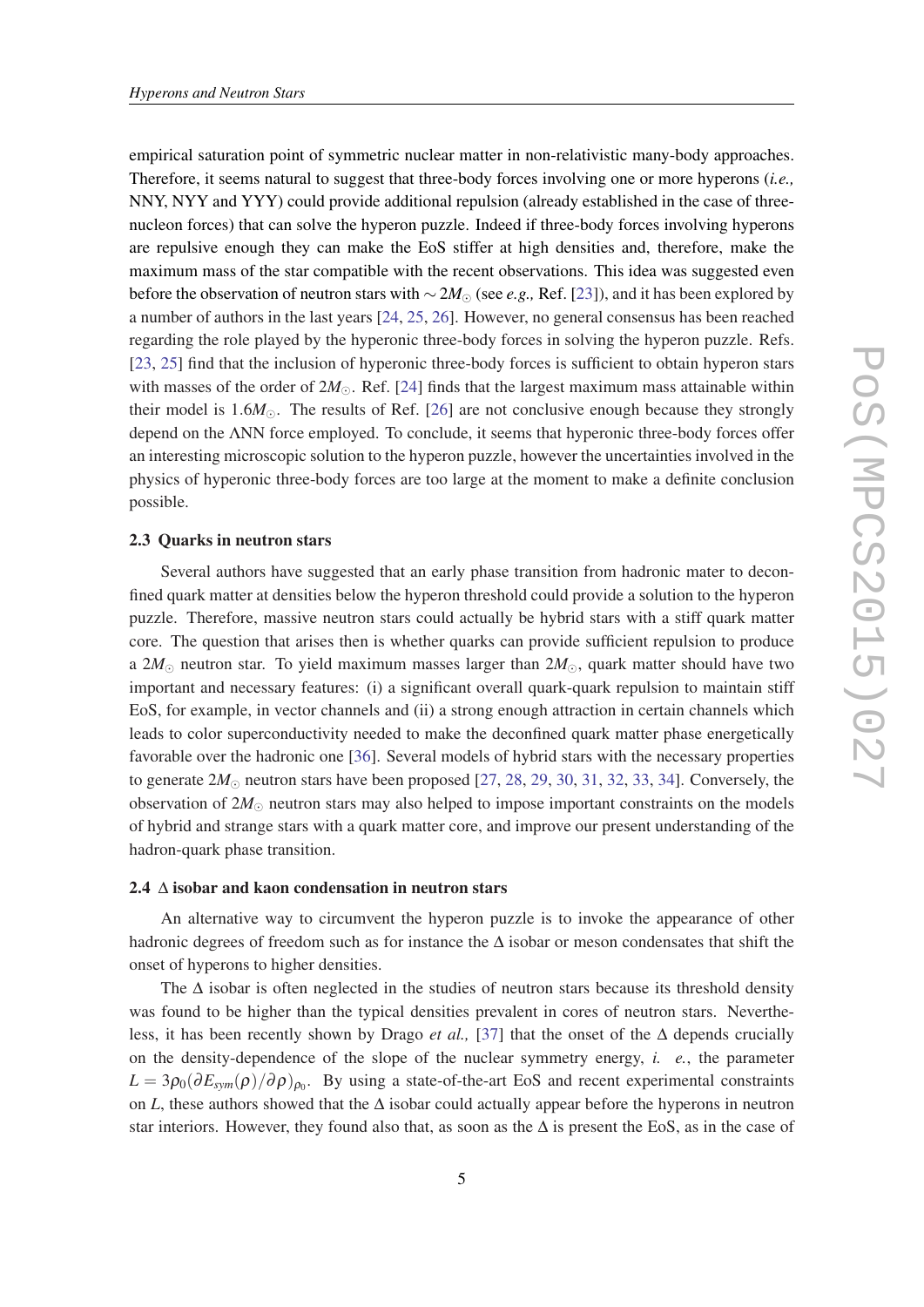<span id="page-5-0"></span>

Figure 2: Gravitational mass as a function of the baryonic mass for neutrino-free (solid lines) and neutrinotrapped (dashed lines) matter. Panel (a) shows the results for matter containing nucleons and hyperons, whereas the results for pure nucleonic mater are shown in panel (b). Dotted horizontal and vertical lines show the window of metastability in the gravitational and baryonic masses. Figure adapted from Ref. [\[45](#page-11-0)].

hyperons, becomes considerably softer and, consequently, the maximum mass is reduced to values below the current observational limit. Thus, the hyperon puzzle is effectively replaced with the so-called ∆ puzzle.

The possible existence of a Bose–Einstein condensate of negative kaons in the inner core of neutron stars has also been extensively considered in the literature (see *e.g.,* [[38,](#page-10-0) [39,](#page-10-0) [40,](#page-10-0) [41,](#page-10-0) [42](#page-10-0), [43](#page-10-0)] and references therein). As the density of stellar matter increases, the  $K^-$  chemical potential,  $\mu_{K^-}$ , is lowered by the attractive vector meson field originating from dense nucleonic mater. When  $\mu_{K^-}$  becomes smaller than the electron chemical potential  $\mu_e$  the process  $e^- \to K^- + \nu_e$  becomes energetically possible. The critical density for this process was calculated to be in the range 2.5 −  $5\rho_0$  [\[41](#page-10-0), [42](#page-10-0)]. However, as in the case of the  $\Delta$ , the appearance of the kaon condensation induces also a strong softening of the EoS and consequently leads to a reduction of the maximum mass to values below the current observational limits. The interested reader is referred to the original work on this subject [[38,](#page-10-0) [39](#page-10-0), [40](#page-10-0), [41,](#page-10-0) [42](#page-10-0), [43](#page-10-0)] for a comprehensive description of the implications of kaon condensation on the structure and evolution of neutron stars.

# 3. Hyperon stars at birth and neutron star cooling

As pointed out in the introduction, neutron stars are formed in Type-II, Ib or Ic supernova explosions. The properties of newly born neutron stars are affected by the thermal effects and neutrino trapping. These two effects have a strong influence on the overall stiffness of the EoS and the composition of the star. In particular (see *e.g.,* [\[44](#page-11-0), [45](#page-11-0), [46\]](#page-11-0)) matter becomes more proton rich, the number of muons is significantly reduced, and the onset of hyperons is shifted to higher densities. In addition, the number of strange particles is on average smaller and the EoS is stiffer in comparison with the cold and neutrino-free case.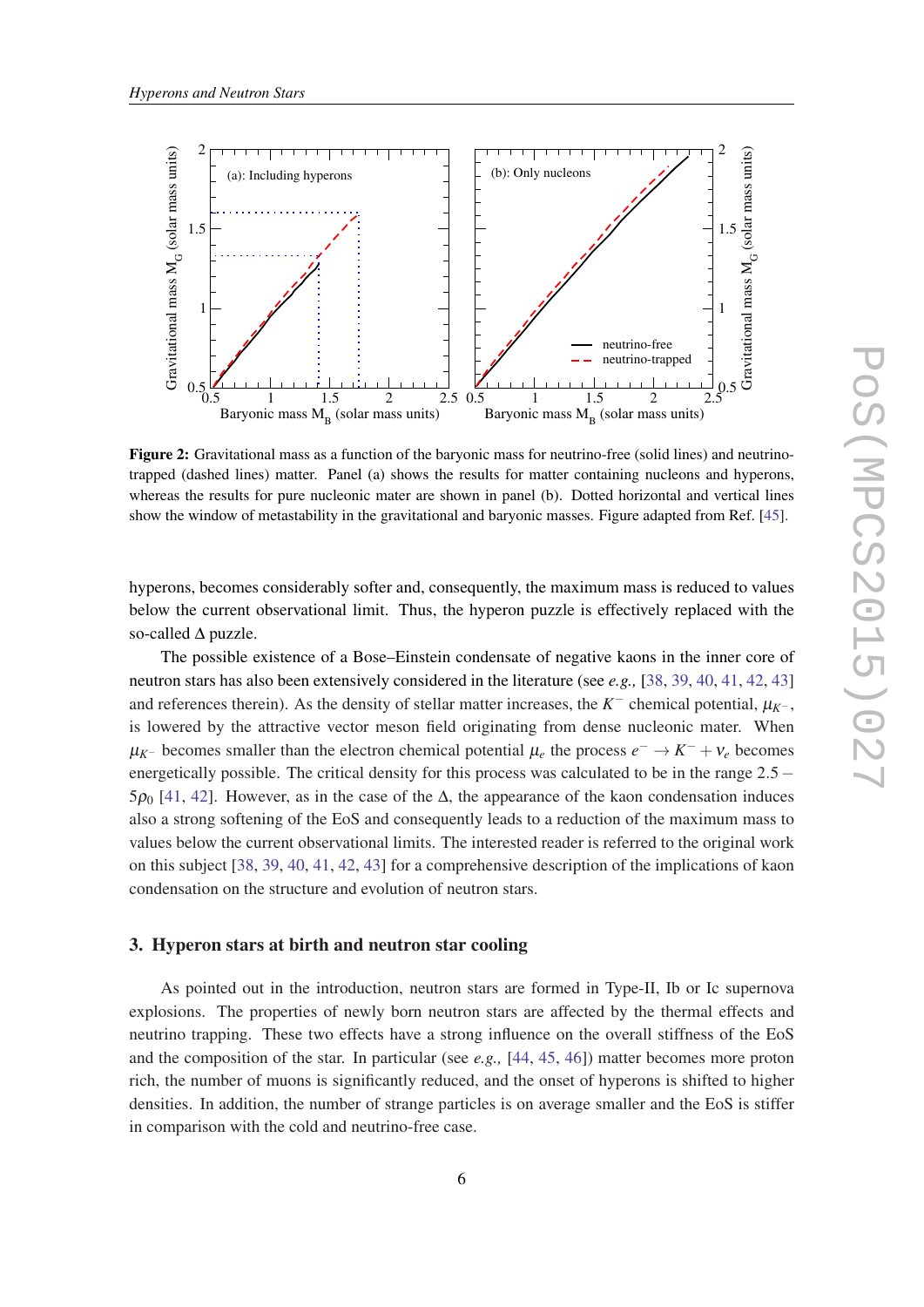<span id="page-6-0"></span>A very important implication of neutrino trapping in dense matter is the possibility of having metastable neutron stars and a delayed formation of a "low-mass" ( $M = 1 - 2M_{\odot}$ ) black hole. This is illustrated in Fig. [2](#page-5-0) for the case of a BHF calculation of Ref. [[45\]](#page-11-0). The figure shows the gravitational mass  $M_G$  of the star as a function of its baryonic mass  $M_B$ . If hyperons are present (panel (a)), then deleptonization lowers the range of gravitational masses that can be supported by the EoS from about  $1.59M_{\odot}$  to about  $1.28M_{\odot}$  (see dotted horizontal lines in the figure). Since most of the matter accretion on the forming neutron star happens in a very early stages after birth (*t* < 1 s), to a good approximation the neutron star baryonic mass stays constant during the evolution from the initial proto-neutron star configuration to the final neutrino-free one. Then, for this particular model, proto-neutron stars which at birth have a gravitational mass between  $1.28 - 1.59M_{\odot}$  (a baryonic mass between  $1.40 - 1.72 M_{\odot}$ ) will be stabilized by neutrino trapping effects long enough to carry out nucleosynthesis accompanying a Type-II supernova explosion. After neutrinos leave the star, the EoS is softened and it cannot support anymore the star against its own gravity. The newborn star collapses then to a black hole [\[44\]](#page-11-0). On the other hand, if only nucleons are considered to be the relevant baryonic degrees of freedom (panel (b)), no metastability occurs and a black hole is unlikely to be formed during the deleptonization since for each initial neutrino-trapping configuration there exist always a final stable neutrino-free one. If a black hole were to form from a star with only nucleons, it is much more likely to form during the post-bounce accretion stage.

The cooling of the newly born hot neutron stars is driven first by the neutrino emission from the interior, and then by the emission of photons at the surface. Neutrino emission processes can be divided into slow and fast processes depending on whether one or two baryons participate. The simplest possible neutrino emission process is the so-called direct Urca process  $(n \rightarrow p + l + \bar{v}_l)$ ,  $p+l \rightarrow n+v_l$ ). This is a fast cooling mechanism which however is only possible when the proton fraction exceeds a critical value *xDURCA* ∼ 11% to 15% [\[47\]](#page-11-0), being not possible to conserve the momentum and energy simultaneously for lower proton fractions. Other neutrino processes which lead to medium or slow cooling scenarios, but are operative at any density and proton fraction, are the so-called modified Urca processes  $(N + n \rightarrow N + p + l + \bar{v}_l, N + p + l \rightarrow N + n + v_l)$ , the bremsstrahlung  $(N + N \rightarrow N + N + v + \bar{v})$ , or the Cooper pair formation  $(n + n \rightarrow [nn] + v + \bar{v}, p + \bar{v})$  $p \rightarrow [pp] + v + \bar{v}$ , this last operating only when the temperature of the star drops below the critical temperature for neutron superfluidity or proton superconductivity. If hyperons are present in the neutron star interior new neutrino emission processes, like *e.g.*,  $Y \rightarrow B + l + \bar{v}_l$ , may occur providing additional fast cooling mechanisms. Such additional rapid cooling mechanisms, however, can lead to surface temperatures much lower than that observed, unless they are suppressed by hyperon pairing gaps. Therefore, the study of hyperon superfluidity becomes of particular interest since it could play a key role in the thermal history of neutron stars. While the presence of superfluid neutrons in the inner crust of neutron stars, and superfluid neutrons together with superconducting protons in their quantum fluid interior is well established and has been the subject of many studies, there have been very few studies of hyperon pairing, see Refs. [[48\]](#page-11-0).

#### 4. Hyperons and the r-mode instability of neutron stars

It is well known that the upper limit on the rotational frequency of a neutron star is set by its Kepler frequency Ω*Kepler*, above which matter is ejected from the star's equator [[49](#page-11-0)]. However, a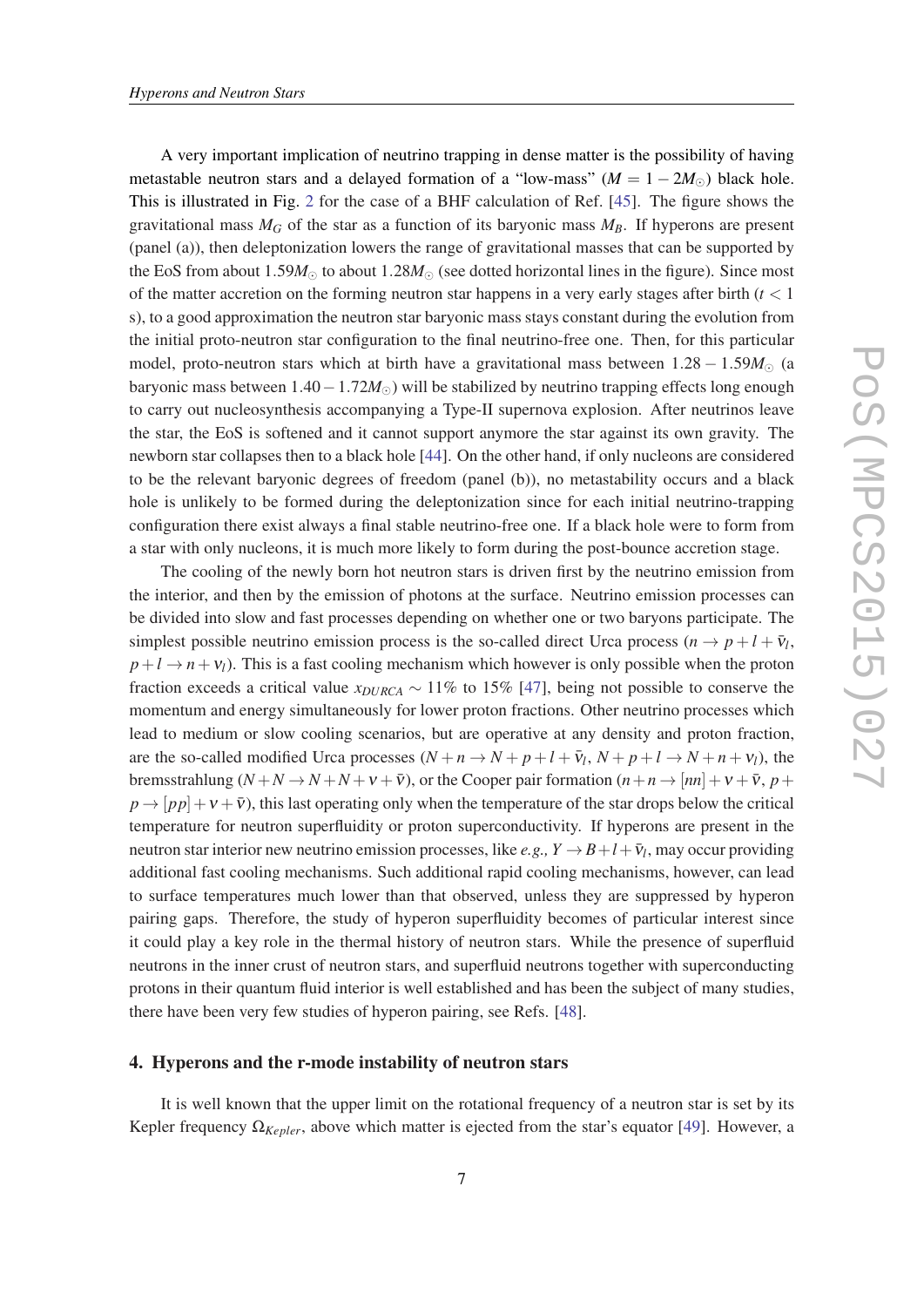neutron star may be unstable against some perturbations which prevent it from reaching rotational frequencies as high as Ω*Kepler*, setting, therefore, a more stringent limit on its rotation [\[50](#page-11-0)]. Many different instabilities can operate in a neutron star. Among them, the so called r-mode instability [[51\]](#page-11-0), a toroidal mode of oscillation whose restoring force is the Coriolis force, is particularly interesting. This oscillation mode leads to the emission of gravitational waves in hot and rapidly rotating neutron stars though the Chandrasekhar–Friedman–Schutz mechanism [[52\]](#page-11-0). Gravitational radiation makes an r-mode grow, whereas viscosity stabilizes it. Therefore, an r-mode is unstable if the gravitational radiation driving time is shorter than the damping time due to viscous processes. In this case, a rapidly rotating neutron star could transfer a significant fraction of its rotational energy and angular momentum to the emitted gravitational waves. These waves can provide invaluable information on the internal structure of the star and thus put constraints on the EoS. The recent direct detection of gravitational waves emitted by a merger of two black holes by the LIGO collaboration [[53\]](#page-11-0) strengthens the perspectives of studying neutron stars in the gravitational wave spectrum including via astro-seismology.

The bulk  $(\xi)$  and the shear  $(\eta)$  viscosities provide the main mechanisms for the dissipation of r-modes as well as other oscillation modes in neutron stars. The bulk viscosity is the dominant one at high temperatures ( $T > 10^9$  K) and, therefore, it is important for hot young neutron stars. It is produced when the pulsation modes induce variations in pressure and density that drive the star away from β-equilibrium. As a result, energy is dissipated as the weak interaction tries to reestablish the equilibrium. In the absence of hyperons or other exotic components, the bulk viscosity of neutron star matter is mainly determined by the reactions of direct and modified Urca processes. However, as soon as hyperons appear new mechanisms such as weak non-leptonic hyperon reactions  $(N+N \leftrightarrow N+Y, N+Y \leftrightarrow Y+Y)$ , hyperonic direct Urca  $(Y \rightarrow B+I+\bar{v}_l, B+I \rightarrow Y+ v_l)$  and modified Urca  $(B' + Y \rightarrow B' + B + l + \bar{v}_l, B' + B + l \rightarrow B' + Y + v_l)$  processes, or strong interactions  $(Y+Y \leftrightarrow N+Y, N+\Xi \leftrightarrow Y+Y, Y+Y \leftrightarrow Y+Y)$  contribute to the bulk viscosity and dominate it for  $\rho > 2-3\rho_0$ . For more details on the role of hyperons in damping stellar oscillations via bulk viscosity see Refs. [\[54](#page-11-0)].

The time dependence of an r-mode oscillation is given by  $e^{i\omega t - t/\tau}$ , where  $\omega$  is the frequency of the mode, and  $\tau$  is an overall time scale of the mode which describes both its exponential growth due to gravitational wave emission as well as its decay due to viscous damping. It can be written as  $1/\tau(\Omega,T) = -1/\tau_{GW} + 1/\tau_{\xi} + 1/\tau_{\eta}$ , where  $\tau_{GW}$  is the characteristic time-scale associated with emission of gravitational waves,  $\tau_{\xi}$  is related to the damping via bulk viscosity, and  $\tau_{\eta}$  via shear viscosity. If  $\tau_{GW}$  is shorter than both  $\tau_{\xi}$  and  $\tau_{\eta}$  the mode will exponentially grow, whereas in the opposite case it will be damped away. For each star at a given temperature *T* one can define a critical angular velocity  $\Omega_c$  as the smallest root of the equation  $1/\tau(\Omega_c, T) = 0$ . This equation defines the boundary of the so-called r-mode instability region. A star will be stable against the r-mode instability if its angular velocity is smaller than its corresponding Ω*c*. On the contrary, a star with  $\Omega > \Omega_c$  will develop an instability that will cause a rapid loss of angular momentum through gravitational radiation until its angular velocity falls below the critical value. Panel (a) of Fig. [3](#page-8-0) shows the r-mode instability region for a pure nucleonic (black solid line) and a hyperonic (red dashed line) star with  $M = 1.27 M_{\odot}$  [\[55](#page-11-0)]. The contributions to the bulk viscosity from direct and modified nucleonic Urca processes as well as from the weak non-leptonic process  $n + n \leftrightarrow p + \Sigma^{-}$ included in the calculation are shown in the panel (b) of the figure. It is clearly seen that the widow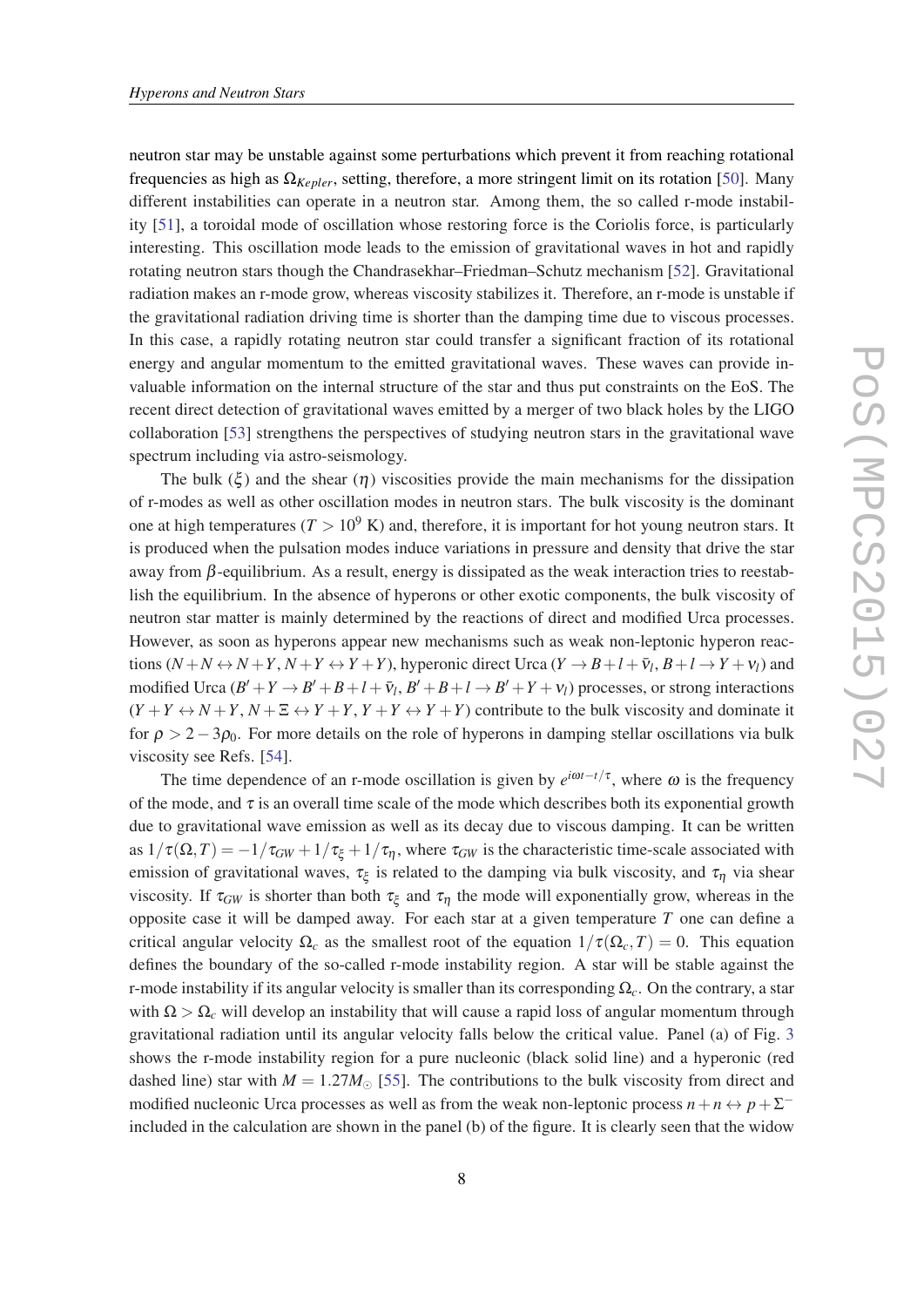<span id="page-8-0"></span>

Figure 3: Panel (a): r-mode instability region for a pure nucleonic and a hyperonic star with 1.27*M*<sub>.</sub>. The frequency of the mode is taken as  $\omega = 10^4$  s<sup>-1</sup>. Panel (b): Bulk viscosity as a function of the density for  $T = 10^9$  K and  $\omega = 10^4$  s<sup>-1</sup>. Contributions direct and modified nucleonic Urca processes as well as from the weak non-leptonic process  $n + n \leftrightarrow p + \Sigma^-$  are included. Figure adapted from Ref. [[55](#page-11-0)].

of the r-mode instability is smaller for hyperonic stars, which is the direct consequence of the fact that the bulk viscosity of hyperon rich matter is larger than for purely nucleonic matter and, therefore, the damping in the former case is more effective.

# 5. Summary

In this review article I discussed the main effects of hyperons on the properties of neutron stars with an emphasis on the so-called "hyperon puzzle", *i.e.,* the problem of the strong softening of the EoS of dense matter due to the appearance of hyperons which leads to maximum masses of compact stars that are not compatible with the recent observations of  $\sim 2M_{\odot}$  millisecond pulsars. I have discussed three different solutions proposed to tackle this problem: (i) more repulsion in hyperon-hyperon interactions within the density functional theories of hypernuclear matter in the vector and/or scalar mesons exchange channels; (ii) repulsive hyperonic three-body forces in the ab initio microscopic calculations, and (iii) a phase transition to deconfined quark matter at densities below the hyperon threshold. I have also presented a discussion of how the presence of hyperons will affect the cooling of neutron stars and the r-mode instability window through modifications of microscopic input of weak interaction rates and transport coefficients of dense matter.

### Acknowledgements

The author is grateful to the organizers of MPCS 2015 for their invitation. This work is partly supported by the project PEst-OE/FIS/UI0405/2014 developed under the initiative QREN financed by the UE/FEDER through the program COMPETE-"Programa Operacional Factores de Competitividade", and by "NewCompstar", COST Action MP1304.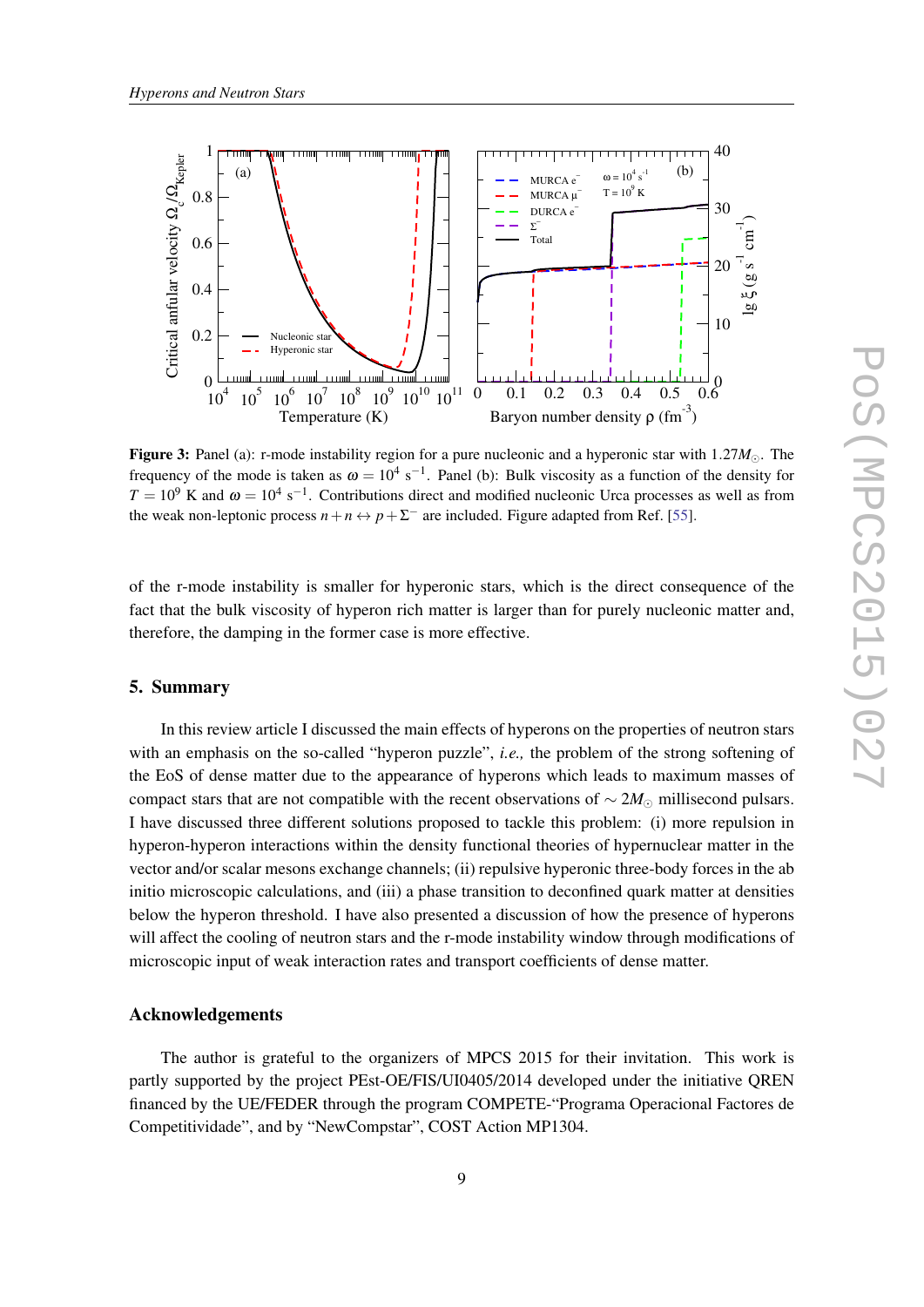#### <span id="page-9-0"></span>References

- [1] S. L. Shapiro and S. A. Teukolsky, *Black Holes, White Dwarf and Neutron Stars* (Wiley, New York) 1983; N. K. Glendenning, *Compact Stars: Nuclear Physics, Particle Physics and General Relativity*, 2nd edition (Springer, Berlin) 2000; P. Haensel, A. Y. Potekhin and D. G. Yakovlev, *Neutron Stars 1: Equation of State and Structure, Astrophysics and Space Science Library Series*, Vol. 326 (Springer, New York) 2007.
- [2] V. A. Ambartsumyan and G. S. Saakyan, Sov. Astron. 4, 187 (1960).
- [3] N. K. Glendenning, Phys. Lett. B 114, 392 (1982); N. K. Glendenning, Astrophys. J. 293, 470 (1985); N. K. Glendenning, Z. Phys. A 326, 57 (1987); N. K. Glendening and S. A. Moszkowski, Phys. Rev. Lett. 67, 2414 (1991); F. Weber and M. K. Weigel, Nucl. Phys. A 505, 779 (1989). R. Knorren, M. Prakash and P. J. Ellis, Phys. Rev. C 52, 3470 (1995); J. Schaffner and I. Mishustin, Phys. Rev. C 53, 1416 (1996); H. Huber, F. Weber, M. K. Weigel and Ch. Schaab, Int. J. Mod. Phys. E 7, 310 (1998).
- [4] S. Balberg and A. Gal, Nucl. Phys. A 625, 435 (1997); S. Balberg, I. Lichtenstadt and G. B. Cook, Astrophys. J. Suppl. Ser. 121, 515 (1999). D. E. Lanskoy and Y. Yamamoto, Phys. Rev. C 55, 2330 (1997); T. Y. Tretyakova and D. E. Lanskoy, Eur. Phys. J. A 5, 391 (1999); J. Cugnon, A. Lejeune and H.-J. Schulze, Phys. Rev. C 62, 064308 (2000); I. Vidaña, A. Polls, A. Ramos and H.-J. Schulze, Phys. Rev. C 64, 044301 (2001); X.-R. Zhou , H.-J. Schulze, H. Sagawa, C.-X. Wu and E.-G. Zhao, Phys. Rev. C 76, 034312 (2007); X.-R. Zhou, A. Polls, H.-J. Schulze and I. Vidaña, Phys. Rev. C 78, 054306 (2008).
- [5] H.-J. Schulze, M. Baldo, U. Lombardo, J. Cugnon and A. Lejeune, Phys. Lett. B 355 21 (1995); H.-J. Schulze, M. Baldo, U. Lombardo, J. Cugnon and A. Lejeune, Phys. Rev. C 57, 704 (1998); M. Baldo, G. F. Burgio and H.-J. Schulze, Phys. Rev. C 58, 3688 (1998). M. Baldo, G. F. Burgio and H.-J. Schulze, Phys. Rev. C 61, 055801 (2000); I. Vidaña, A. Polls, A. Ramos, M. Hjorth-Jensen and V. G. J. Stoks, Phys. Rev. C 61, 025802 (2000); I. Vidaña, A. Polls, A. Ramos, L. Engvik and M. Hjorth-Jensen, Phys. Rev. C 62, 035801 (2000); H-J. Schulze, A. Polls, A. Ramos and I. Vidaña, Phys. Rev. C 73, 058801 (2006); H.-J. Shulze and T. Rijken, Phys. Rev. C 84, 035801 (2011).
- [6] H. Dapo, B.-J. Schaefer and J. Wambach, Phys. Rev. C 81, 035803 (2010).
- [7] F. Sammarruca, Phys. Rev. C 79 034301 (2009).
- [8] T. Katayama and K. Saito, arXiv:1410.7166 (2014); arXiv:1501.05419 (2015).
- [9] D. Lonardoni, F. Pederiva and S. Gandolfi, Phys. Rev. C 89 014314 (2014).
- [10] P. M. M. Maessen, T. A. Rijken and J. J. de Swart, Phys. Rev. C 40, 2226 (1989); Th. A. Rijken, V. G. J. Stoks and Y. Yamamoto, Phys. Rev. C 59, 21 (1999); V. G. J. Stoks and Th. Rijken, Phys. Rev C 59, 3009 (1999); Th. A. Rijken, Phys. Rev. C 73, 044007 (2006); Th. A. Rijken and Y. Yamamoto, Phys. Rev. C 73, 044008 (2006).
- [11] B. Holzenkamp, K. Holinde and J. Speth, Nucl. Phys. A 500, 485 (1989); J. Haidenbauer and U.-G. Meissnes, Phys. Rev. C 72, 044005 (2005).
- [12] H. Polinder, J. Haidenbauer and U.- G. Meissner, Nucl. Phys. A 779, 244 (2006); J. Haidenbauer, S. Petschauer, N. Kaiser, U.-G. Meissner, A. Nogga and W. Weise W 2013 Nucl. Phys. A 915 24.
- [13] *Nuclear Methods and Nuclear Equation of State* (International Review of Nuclear Physics, Vol 8. Edited by Marcello Baldo. World Scientific Publishing Company 1999); H. Müther and A. Polls, Prog. Part. Nucl. Phys. 45, 243 (2000).
- [14] R. A. Hulse and J. H. Taylor, Astrophys. J. Lett. **195** L51 (1975).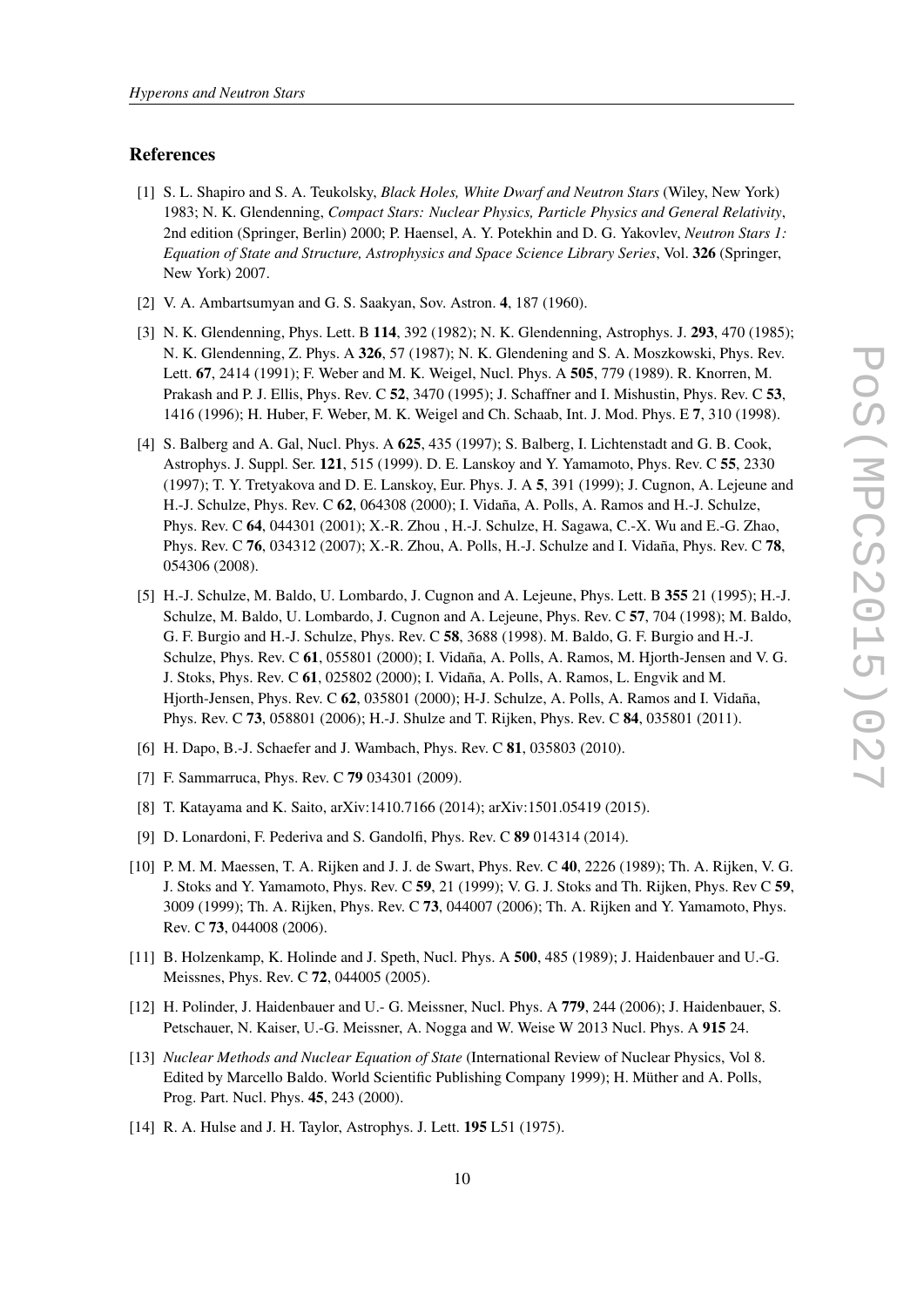- <span id="page-10-0"></span>[15] D. J. Champion *et al.,* Science 320, 1309 (2008); P. C. C. Freire, arXiv:0907.32199; arXiv:1011.5809.
- [16] P. Demorest *et al.*, Nature **467**, 1081 (2010).
- [17] J. Antoniadis *et al.*, Science **340** 6131 (2013).
- [18] I. Bednarek, P. Haensel, J. L. Zdunik, M. Bejger and R. Manka, Astron. and Astrophys. 543, A157 (2012).
- [19] S. Weissenborn, D. Chatterjee, and J. Schaffner–Bielich, Phys. Rev. C 85, 065802 (2012).
- [20] M. Oertel, C. Providência, F. Gulminelli and Ad. R. Raduta, J. Phys. G. 42 075202 (2015).
- [21] K. A. Maslov, E. E. Kolomeitsev and D. N. Voskresensky, Phys. Lett. B 748 369 (2015).
- [22] E. N. E. van Dalen, G. Colucci and A. Sedrakian, Phys. Lett. B 734, 383 (2014).
- [23] T. Takatsuka *et al.,* Eur. Phys. J. A 13, 213 (2002); Prog. Theor. Phys. Suppl. 174, 80 (2008).
- [24] I. Vidaña, D. Logoteta, C. Providência, A. Polls and I. Bombaci, Eur. Phys. Lett. 94, 11002 (2011).
- [25] Y. Yamamoto, T. Furumoto, B. Yasutake and Th. A. Rijken, Phys. Rev. C 88 022801 (2013); Phys. Rev. C 90 045805 (2014).
- [26] D. Lonardoni, A. Lovato, S. Gandolfi and F. Pederiva Phys. Rev. Lett. 114 092301 (2015).
- [27] M. Baldo, M. Buballa, G. F. Burgio, F. Neumann, M. Oertel and H.-J. Schulze, Phys. Lett. B 562, 153 (2003).
- [28] M. Baldo, G. F. Burgio, P. Castorina, S. Plumari and Z. Zappalà, Phys. Rev. C 75, 035804 (2007).
- [29] A. Kurkela, P. Romatschke and A. Vuorinen, Phys. Rev. D **81**, 105021 (2010).
- [30] F. Özel, D. Psaltis, S. Ransom, P. Demorest and M. Alford, Astrophys. J. Lett. 724 L199 (2010).
- [31] S. Weissenborn, I. Sagert, G. Pagliara, M. Hempel and J. Schaeffner-Bielich, Astophys. J. Lett. 740 L14 (2011).
- [32] T. Klähn, D. Blaschke and D. Lastowiecki, Phys. Rev. D 88 085001 (2013).
- [33] L. Bonanno and A. Sedrakian, Astron. and Astrophys. **539** 416 (2012).
- [34] R. Lastowiecki, D. Blaschke, H. Grigorian and S. Typel Acta Phys. Polon. Suppl., 5 535 (2012).
- [35] O. Hashimoto and H. Tamura, Prog. Part. Nucl. Phys. **57** 564 (2006).
- [36] J. L. Zdunik and P. Haensel, Astron. and Astrophys. **551** A61 (2013).
- [37] A. Drago, A. Lavagno, G. Pagliara and D. Pigato, Phys. Rev. C 90, 065809 (2014); EPJ Web Conf. 95, 01011 (2015).
- [38] D. B. Kaplan and A. E. Nelson, Phys. Lett. B 175, 57 (1986).
- [39] D. B. Kaplan and A. E. Nelson, Phys. Lett. B 179, 409, Erratum (1986).
- [40] G. E. Brown, C.-H. Lee, M. Rho and V. Thorsson, Nucl. Phys. A 567, 937 (1994).
- [41] V. Thorsson, M. Prakash and J. M. Lattimer, Nucl. Phys. A 572, 693 (1994).
- [42] C.-H. Lee, Phys. Rep. 275, 255 (1996).
- [43] N. K. Glendenning and J. Schaffner-Bielich, Phys. Rev. Lett. 81, 4564 (1998).